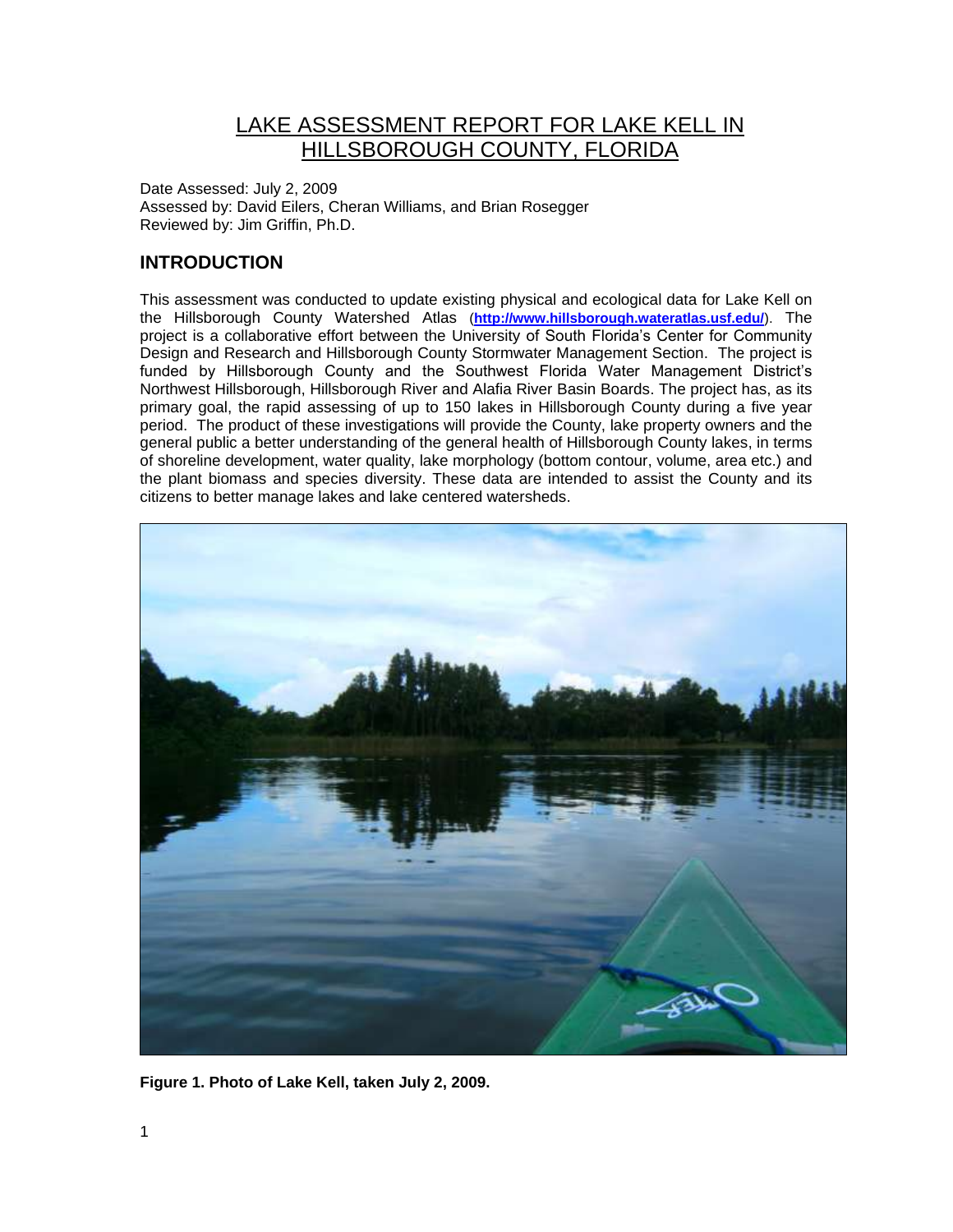**The first section** of the report provides the results of the overall morphological assessment of the lake. Primary data products include: a contour (bathymetric) map of the lake, area, volume and depth statistics, and the water level at the time of assessment. These data are useful for evaluating trends and for developing management actions such as plant management where depth and lake volume are needed.

**The second section** provides the results of the vegetation assessment conducted on the lake. These results can be used to better understand and manage vegetation in the lake. A list is provided with the different plant species found at various sites around the lake. Potentially invasive, exotic (non-native) species are identified in a plant list and the percent of exotics is presented in a summary table. Watershed values provide a means of reference.

**The third section** provides the results of the water quality sampling of the lake. Both field data and laboratory data are presented. The trophic state index (TSI)<sup>i</sup> is used to develop a general lake health statement, which is calculated for both the water column with vegetation and the water column if vegetation were removed. These data are derived from the water chemistry and vegetative submerged biomass assessments and are useful in understanding the results of certain lake vegetation management practices.

The intent of this assessment is to provide a starting point from which to track changes in the lake, and where previous comprehensive assessment data is available, to track changes in the lake's general health. These data can provide the information needed to determine changes and to monitor trends in physical condition and ecological health of the lake.

### **Section 1: Lake Morphology**

Bathymetric Map<sup>ii</sup>. Table 1 provides the lake's morphologic parameters in various units. The bottom of the lake was mapped using a Lowrance LCX 28C HD Wide Area Augmentation System (WAAS)<sup>III</sup> enabled Global Positioning System (GPS) with fathometer (bottom sounder) to determine the boat's position, and bottom depth in a single measurement. The result is an estimate of the lake's area, mean and maximum depths, and volume and the creation of a bottom contour map (Figure 2). Besides pointing out the deeper fishing holes in the lake, the morphologic data derived from this part of the assessment can be valuable to overall management of the lake vegetation as well as providing flood storage data for flood models.

| Parameter         | Feet           | <b>Meters</b> | Acres | Acre-ft | Gallons       |
|-------------------|----------------|---------------|-------|---------|---------------|
| Surface Area (sq) | 1,368,893.26   | 127.174.35    | 31.43 |         |               |
| Mean Depth        | 8.95           | 2.72          |       |         |               |
| Maximum Depth     | 19.18          | 5.85          |       |         |               |
| Volume (cubic)    | 122,002,474.01 | 3,454,725.34  |       | 280.08  | 91,264,795.46 |
| Gauge (relative)  | 63.66          | 19.4          |       |         |               |

**Table 1**. Lake Morphologic Data (Area, Depth and Volume).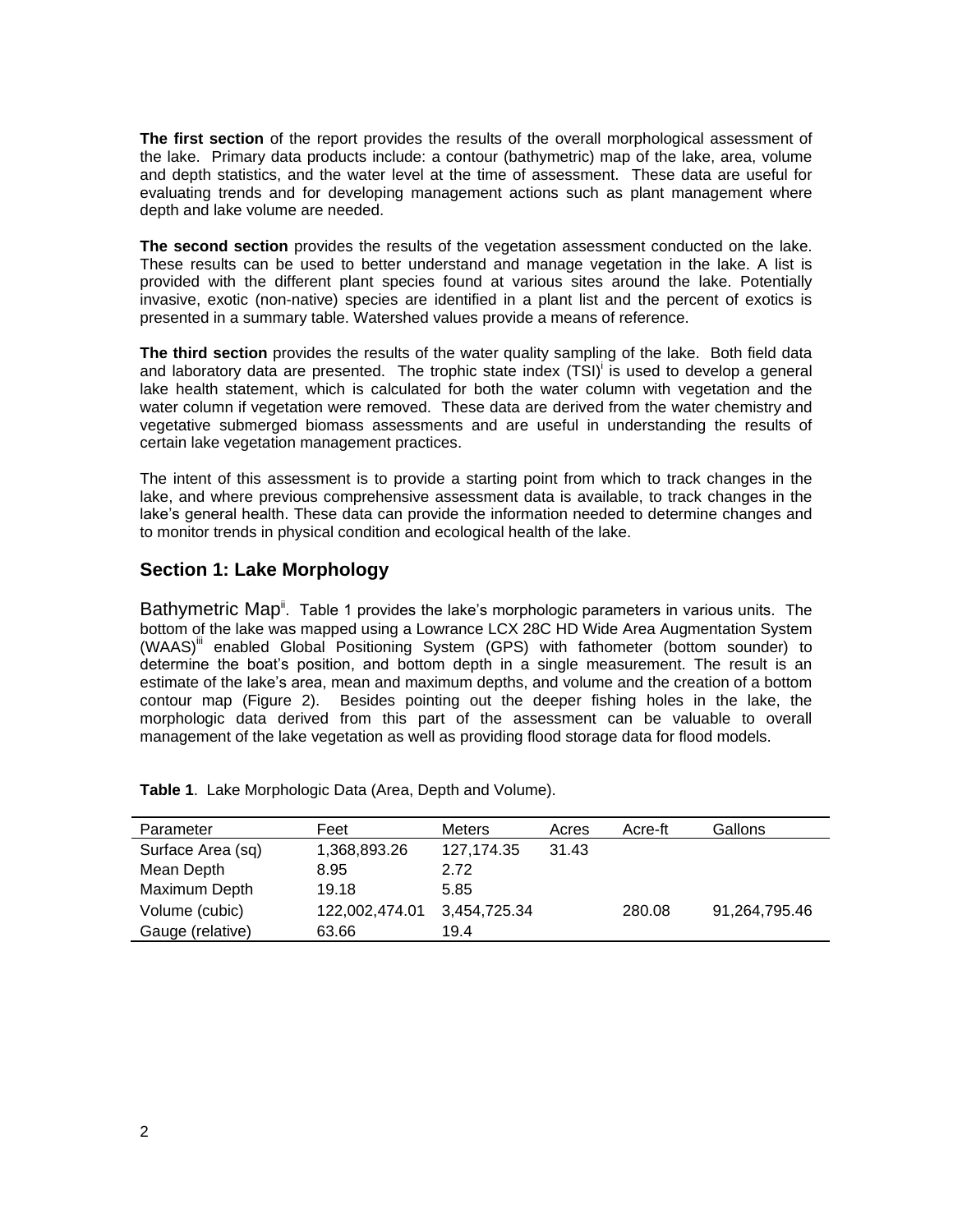

Lake Kell

Section - Township - Range  $01 - 27 - 18$ 



Contour Lines Expressed in 2-Foot Intervals



Lake Perimeter Ground Level

Survey Date: July 2, 2009 Lake water level was 63.66 ft above sea level at time of the assessment. Contours are expressed in absolute depth below this level. LAKE MORPHOLOGY: Perimeter 7,573.41 ft; Area 31.43 Acres Mean Depth 8.95 ft;<br>Volume 280.08 Acre-ft, (91,264,795.46 gallons); Deepest point 19.18 ft

DATA SOURCES:  $2007$ aerial photography provided by the  ${\tt SWFWMD}.$ Lake perimeter digitized from SWFWMD

2007 aerial photographs. All contours generated by the Florida Center<br>for Community Design and Research from<br>survey data collected by USF Lake and Stream Assessment Program.

DISCLAIMER: This map is for illustrative purposes only and should not be used for lake navigation.



**Figure 1.** Contour map for Lake Kell. The mapping technique used in 2009 employs a standard DGPS for horizontal position and a fathometer for depth.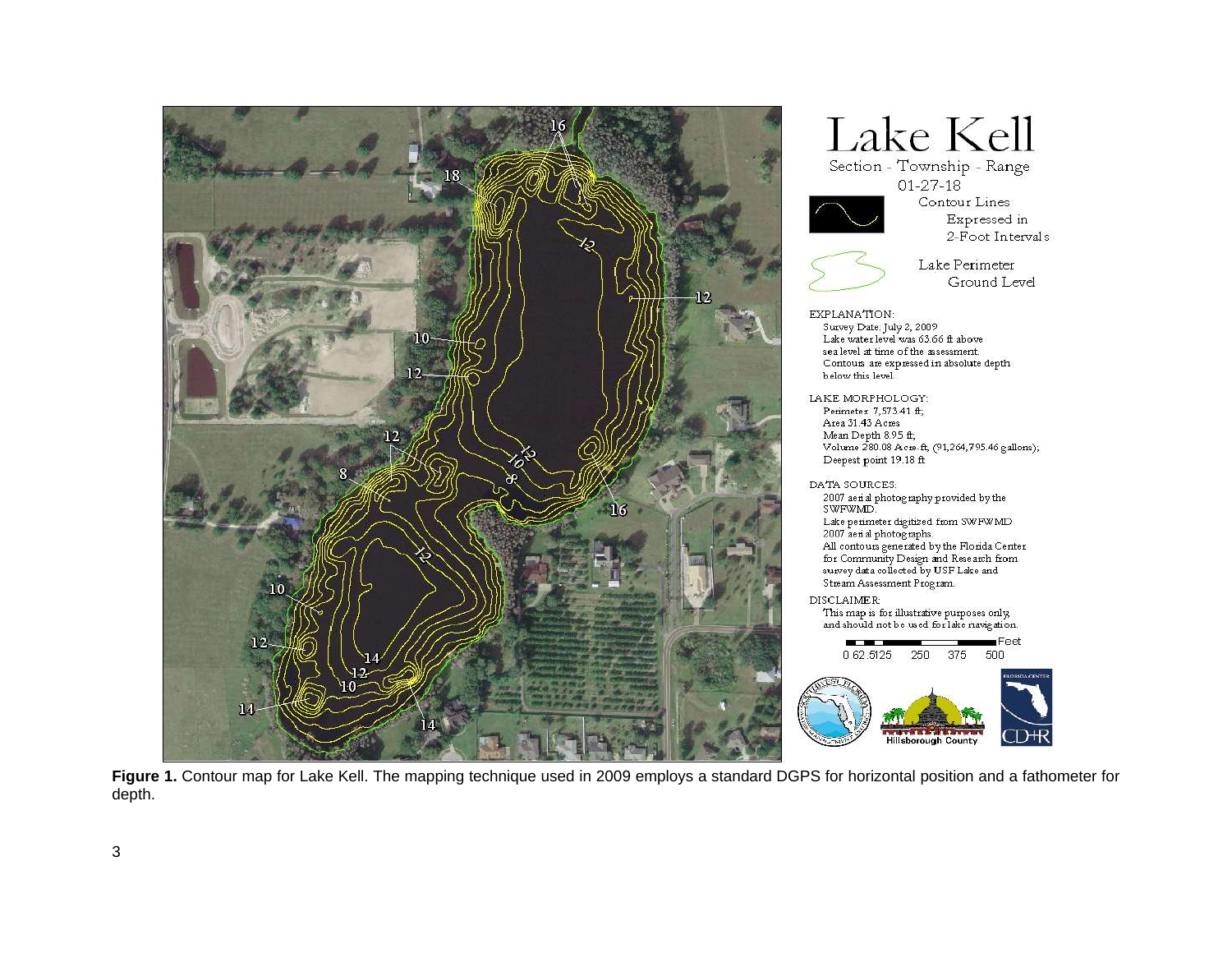### **Section 2: Lake Ecology (vegetation)**

The lake's apparent vegetative cover and shoreline detail are evaluated using the latest lake aerial photograph as shown in Figure 3 and by use of WAAS enabled GPS. Submerged vegetation is determined from the analysis of bottom returns from the Lowrance 28c HD combined GPS/fathometer described earlier. As depicted in Figure 3, 10 vegetation assessment sites were chosen for intensive sampling based on the *Lake Assessment Protocol* (copy available on request) for a lake of this size. The site positions are set using GPS and then loaded into a GIS mapping program (ArcGIS) for display. Each site is sampled in the three primary vegetative zones (emergent, submerged and floating). <sup>Iv</sup> The latest high resolution aerial photos are used to provide shore details (docks, structures, vegetation zones) and to calculate the extent of surface vegetation coverage. The primary indices of submerged vegetation cover and biomass for the lake, percent area coverage (PAC) and percent volume infestation (PVI), are determined by transiting the lake by boat and employing a fathometer to collect "hard and soft return" data. These data are later analyzed for presence and absence of vegetation and to determine the height of vegetation if present. The PAC is determined from the presence and absence analysis of 100 sites in the lake and the PVI is determined by measuring the difference between hard returns (lake bottom) and soft returns (top of vegetation) for sites (within the 100 analyzed sites) where plants are determined present (Figure 6).

The data collected during the site vegetation sampling include vegetation type, exotic vegetation, predominant plant species and submerged vegetation biomass. The total number of species from all sites is used to approximate the total diversity of aquatic plants and the percent of invasive-exotic plants on the lake (Table 2). The Watershed value in Table 2 only includes lakes sampled during the lake assessment project begun in May of 2006. These data will change as additional lakes are sampled. Tables 3 through 5 detail the results from the 2008 aquatic plant assessment for the lake. These data are determined from the 10 sites used for intensive vegetation surveys. The tables are divided into Floating Leaf, Emergent and Submerged plants and contain the plant code, species, common name and presence (indicated by a 1) or absence (indicated by a blank space) of species and the calculated percent occurrence (number sites species is found/number of sites) and type of plant (Native, Non-Native, Invasive, Pest). In the "Type" category, the term invasive indicates the plant is commonly considered invasive in this region of Florida and the term "pest" indicates that the plant has a greater than 55% occurrence in the lake and is also considered a problem plant for this region of Florida, or in a non-native invasive that is or has the potential to be a problem plant in the lake and has at least 40% occurrence. These two terms are somewhat subjective; however, they are provided to give lake property owners some guidance in the management of plants on their property. Please remember that to remove or control plants in a wetland (lake shoreline) in Hillsborough County the property owner must secure an [Application To Perform Miscellaneous Activities In Wetlands](http://www.epchc.org/PDF%20Wetlands%20Forms/MAIW%20application%20for%20all%20types%20of%20impacts%20VIP%20-%20July%202006.pdf) [\(http://www.epchc.org/forms\\_documents.htm\)](http://www.epchc.org/forms_documents.htm) permit from the Environmental Protection Commission of Hillsborough County and for management of in-lake vegetation outside the wetland fringe (for lakes with an area greater than ten acres), the property owner must secure a Florida Department of Environmental Protection permit [\(http://www.dep.state.fl.us/lands/invaspec\)](http://www.dep.state.fl.us/lands/invaspec/).

**Table 2.** Total diversity, percent exotics, and number of Exotic Pests Plants Council pest plants.

| Parameter                         | Lake          | Watershed |
|-----------------------------------|---------------|-----------|
| Total Plant Diversity (# of Taxa) | 54            | 114       |
| % Non-Native Plants               | 22.22% 22.81% |           |
| <b>Total Pest Plant Species</b>   |               | 13        |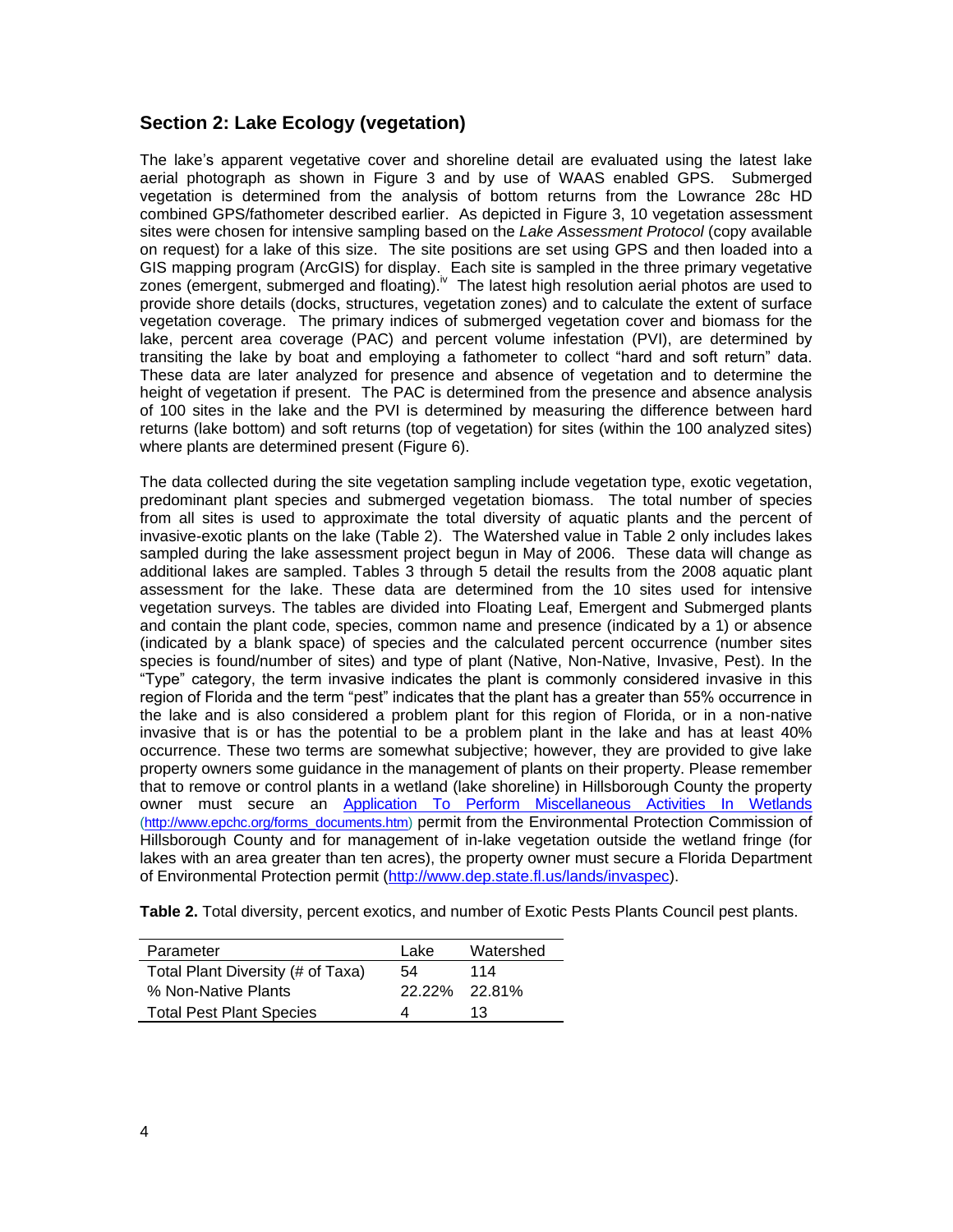

**Figure 3.** 2007 six-inch resolution aerial photograph showing location of vegetation assessment sites on Lake Kell. Major emergent and floating vegetation zones as well as structures are also observable in this aerial.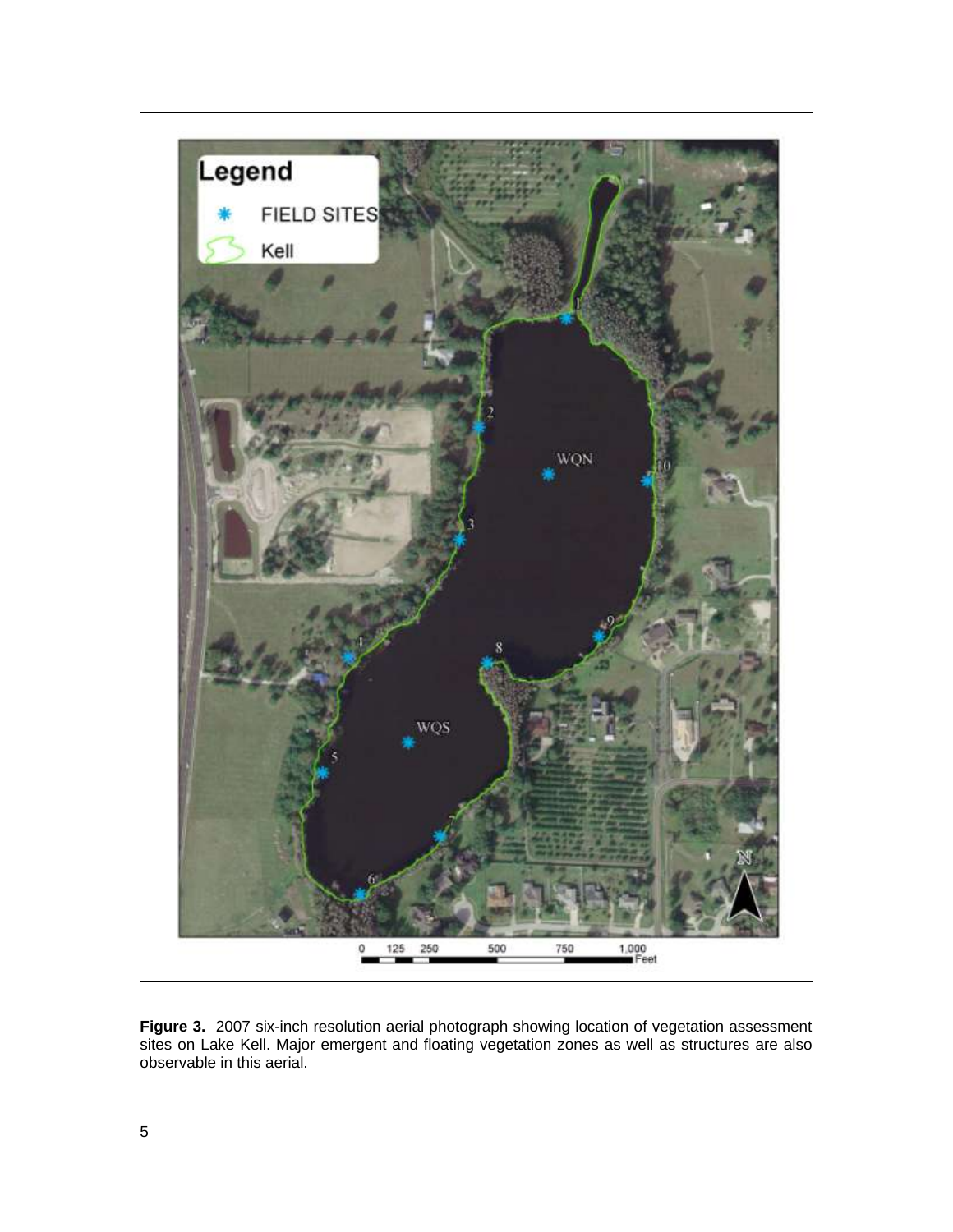**Table 3.** List of Floating Leaf Zone Aquatic Plants Found.

| <b>Growth type</b> | <b>Plant</b><br><b>Species</b> | <b>Plant Species</b>     | <b>Common Name</b>                              |  |  |  | <b>Sample Site</b><br> 1 2 3 4 5 6 7 8 9 10 |  |  | Percent<br>Occurrence   (NN) Non- | $\mathsf{I}(\mathsf{N})$ Native, $\mathsf{I}$ | <b>EPPCI</b> |
|--------------------|--------------------------------|--------------------------|-------------------------------------------------|--|--|--|---------------------------------------------|--|--|-----------------------------------|-----------------------------------------------|--------------|
| <b>Floating</b>    | <b>IHYE</b>                    | Hydrocotyl umbellata     | Manyflower Marshpennywort.<br>, Water Pennywort |  |  |  |                                             |  |  | 90.00% N                          |                                               |              |
| <b>Floating</b>    | <b>NLM</b>                     | Nuphar lutea var. advena | <b>Yellow Pondlily</b><br>ISpatterdock.         |  |  |  |                                             |  |  | 70.00% N                          |                                               |              |



**Figure 4**. Photograph of vegetation on Lake Kell. Algal mats (*Algal spp.*) are in the foreground with the purple flowered Pickerel Weed (*Pontederia cordata*), and Torpedo Grass (*Panicum repens*) on the left.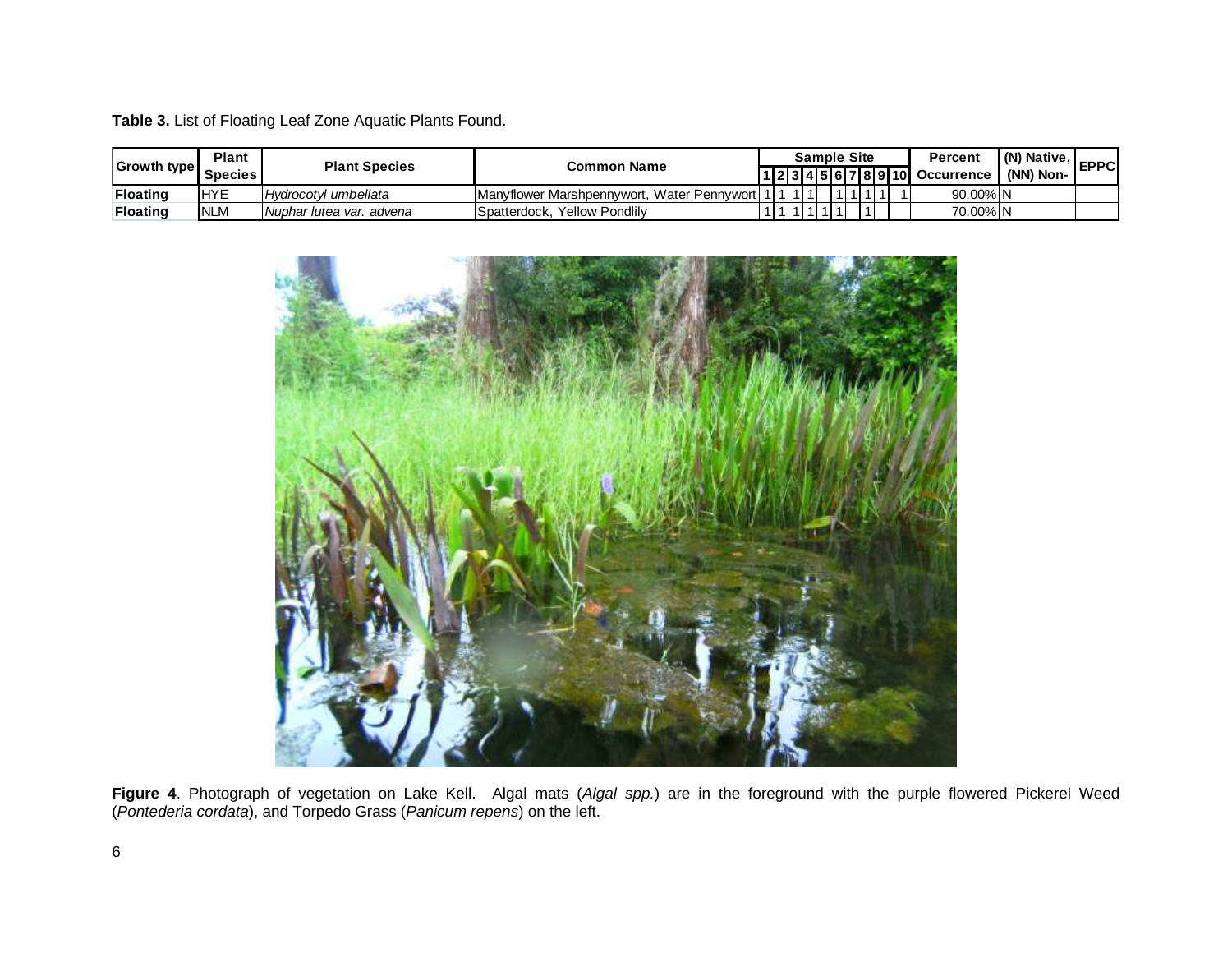# **Table 4.** List of Aquatic Zone Emergent Plants Found.

| Growth type     | Plant<br><b>Species</b><br>Code | <b>Plant Species</b>              | <b>Common Name</b>             |                |     | 1 2 3 4 5 6 7 8 9 10 |     | <b>Sample Site</b>             |                      |                |                |                | <b>Percent</b><br><b>Occurrence</b> | (N) Native,<br>(NN) Non-<br>native, (I)<br>Invasive,<br>(P) Pest | <b>EPPC</b> |
|-----------------|---------------------------------|-----------------------------------|--------------------------------|----------------|-----|----------------------|-----|--------------------------------|----------------------|----------------|----------------|----------------|-------------------------------------|------------------------------------------------------------------|-------------|
| Emergent        | <b>LPA</b>                      | Ludwigia peruviana                | <b>Peruvian Primrosewillow</b> |                |     | 111111               |     | 1                              |                      | 111            |                | $\overline{1}$ | 80.00% N                            |                                                                  |             |
| <b>Emergent</b> | <b>PRS</b>                      | Panicum repens                    | Torpedo Grass                  | $\overline{1}$ | ∣ 1 | $\overline{1}$       |     | 1 <sup>1</sup><br>$\mathbf{1}$ | 1                    |                | $\overline{1}$ |                | 80.00% NN.I                         |                                                                  |             |
| Emergent        | <b>ACE</b>                      | Acer rubrum var. trilobum         | Southern Red Maple             | $\mathbf{1}$   |     |                      |     | 11                             | $\vert$              | $\overline{1}$ | $\overline{1}$ |                | 70.00% N                            |                                                                  |             |
| <b>Emergent</b> | <b>TYP</b>                      | Typha spp.                        | Cattails                       |                |     | 1 1 1 1 1            |     |                                |                      |                |                | 1              | 60.00% N                            |                                                                  |             |
| Emergent        | <b>CCA</b>                      | Cinnamomum camphora               | Camphor-tree                   |                |     |                      |     |                                |                      | 1              | $\overline{1}$ | 1              | 50.00% NN,                          |                                                                  |             |
| Emergent        | <b>PFA</b>                      | Paederia foetida                  | <b>Skunk Vine</b>              | 1              |     |                      |     | 11                             | $\mathbf{1}$         |                |                |                | 50.00% NN.I                         |                                                                  |             |
| Emergent        | <b>BLS</b>                      | Blechnum serrulatum               | Swamp Fern                     | $\overline{1}$ |     | $\mathbf{1}$         |     | 1 <sup>1</sup>                 | $\overline{1}$       |                | $\overline{1}$ |                | 50.00% N                            |                                                                  |             |
| <b>Emergent</b> | <b>BOC</b>                      | Boehmeria cylindrica              | Bog Hemp, False Nettle         |                |     |                      |     | 1 <sup>1</sup>                 | $\mathbf{1}$         |                | $\overline{1}$ | 1              | 50.00% N                            |                                                                  |             |
| <b>Emergent</b> | <b>ICE</b>                      | <b>Ilex</b> cassine               | Dahoon Holly                   |                |     |                      |     |                                |                      |                |                |                | 50.00% N                            |                                                                  |             |
| Emergent        | <b>MSS</b>                      | Mikania scandens                  | <b>Climbing Hempvine</b>       |                |     |                      |     | 1                              |                      |                |                | 1              | 50.00% N                            |                                                                  |             |
| <b>Emergent</b> | <b>WAX</b>                      | Myrica cerifera                   | Wax Myrtle                     |                |     |                      |     | 111                            |                      | $\vert$ 1      | $\overline{1}$ |                | 50.00% N                            |                                                                  |             |
| Emergent        | <b>TAS</b>                      | Taxodium ascendens                | Pond Cypress                   |                |     |                      |     | 1 <sup>1</sup>                 | 1                    | $\mathbf{1}$   | $\overline{1}$ |                | 50.00% N                            |                                                                  |             |
| Emergent        | <b>TDM</b>                      | Taxodium distichum                | <b>Bald Cypress</b>            |                |     | 111111               |     |                                |                      |                |                |                | 50.00% N                            |                                                                  |             |
| Emergent        | <b>STS</b>                      | Schinus terebinthifolius          | <b>Brazilian Pepper</b>        |                |     |                      |     | $\overline{1}$   1             |                      | 111            |                |                | 40.00% NN,                          |                                                                  |             |
| <b>Emergent</b> | <b>URL</b>                      | Urena lobata                      | Caesar's Weed                  | $\overline{1}$ | l 1 | $\overline{11}$      |     |                                |                      |                |                |                | 40.00% NN,                          |                                                                  |             |
| <b>Emergent</b> | <b>PCA</b>                      | Pontederia cordata                | <b>Pickerel Weed</b>           | 1              |     |                      |     |                                |                      |                | $\overline{A}$ | $\mathbf 1$    | 40.00% N                            |                                                                  |             |
| Emergent        | QLO                             | Quercus laurifolia                | Laurel oak                     | 1              |     |                      |     |                                | $\mathbf{1}$         | $\mathbf{1}$   |                |                | 40.00% N                            |                                                                  |             |
| Emergent        | <b>MEL</b>                      | Melaleuca quinquenervia           | Punk Tree, Melaleuca           |                |     |                      | 111 |                                |                      |                |                |                | 30.00% NN,                          |                                                                  |             |
| Emergent        | <b>WTA</b>                      | Sphagneticola (Wedelia) trilobata | Creeping Oxeye                 |                |     |                      |     | 1                              |                      |                | $\overline{1}$ |                | 30.00% NN.I                         |                                                                  |             |
| <b>Emergent</b> | <b>BMI</b>                      | Bacopa monnieri                   | Common Bacopa, Herb-Of-Grace   |                |     |                      |     | 1 <sup>1</sup>                 | $\mathbf{1}$         |                |                |                | 30.00% N                            |                                                                  |             |
| <b>Emergent</b> | COS                             | Cephalanthus occidentalis         | Common Buttonbush              |                |     |                      |     |                                |                      |                |                |                | 30.00% N                            |                                                                  |             |
| <b>Emergent</b> | EBI                             | Eleocharis baldwinii              | Baldwin's Spikerush, Roadgrass |                |     |                      |     | 11                             | $\blacktriangleleft$ |                |                |                | 30.00% N                            |                                                                  |             |
| Emergent        | <b>OCA</b>                      | Osmunda cinnamomea                | Cinnamon Fern                  | 1              |     |                      |     | 1                              |                      | 1              |                |                | 30.00% N                            |                                                                  |             |
| Emergent        | <b>PGA</b>                      | Psidium guajava                   | Guava                          |                |     |                      |     |                                |                      |                |                |                | 20.00% NN,I                         |                                                                  |             |
| Emergent        | <b>BID</b>                      | Bidens spp.                       | <b>Bur Marigold</b>            |                |     |                      |     |                                |                      |                |                |                | 20.00% N                            |                                                                  |             |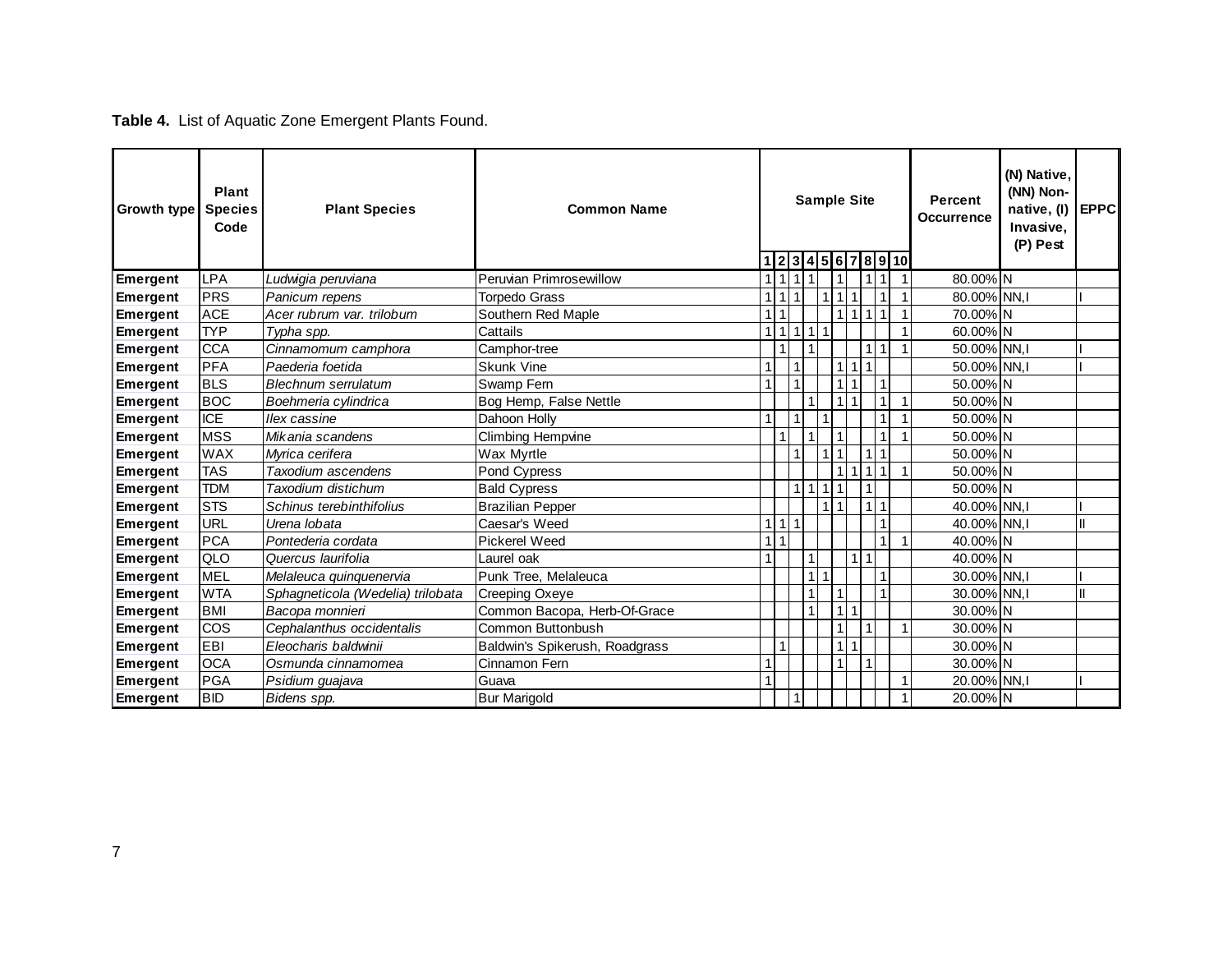**Table 4 (continued).** List of Aquatic Zone Emergent Plants Found.

| Growth type     | Plant<br><b>Species</b><br>Code | <b>Plant Species</b>         | <b>Common Name</b>                             |  | <b>Sample Site</b><br>12345678910 |  |  |   |   |              |  | <b>Percent</b><br><b>Occurrence</b> | (N) Native.<br>(NN) Non-<br>native, (I)<br>Invasive,<br>(P) Pest | <b>EPPC</b> |
|-----------------|---------------------------------|------------------------------|------------------------------------------------|--|-----------------------------------|--|--|---|---|--------------|--|-------------------------------------|------------------------------------------------------------------|-------------|
| <b>Emergent</b> | CAA                             | Centella asiatica            | Asian Pennywort, Coinwort, Spadeleaf           |  |                                   |  |  |   |   |              |  | 20.00% N                            |                                                                  |             |
| <b>Emergent</b> | <b>CYP</b>                      | Cyperus spp.                 | Sedge                                          |  |                                   |  |  |   |   |              |  | 20.00% N                            |                                                                  |             |
| <b>Emergent</b> | EAA                             | Eclipta alba (prostrata)     | False Daisy, Yerba De Tajo                     |  | $\overline{1}$                    |  |  |   |   |              |  | 20.00% N                            |                                                                  |             |
| <b>Emergent</b> | <b>HRS</b>                      | Habenaria repens             | Waterspider False Reinorchid                   |  |                                   |  |  |   |   |              |  | 20.00% N                            |                                                                  |             |
| <b>Emergent</b> | LOP                             | Ludwigia spp.                | Water Primroses, Primrosewillow                |  |                                   |  |  |   |   |              |  | 20.00% N                            |                                                                  |             |
| Emergent        | <b>PBA</b>                      | Persea borbonia              | Redbav                                         |  |                                   |  |  | 1 | 1 |              |  | 20.00% N                            |                                                                  |             |
| <b>Emergent</b> | POL                             | Polygonum spp.               | Smartweed, Knotweed                            |  | -1                                |  |  |   |   |              |  | 20.00% N                            |                                                                  |             |
| <b>Emergent</b> | <b>SAM</b>                      | Sambucus canadensis          | Elderberry                                     |  |                                   |  |  |   |   | 1            |  | 20.00% N                            |                                                                  |             |
| <b>Emergent</b> | APS                             | Alternanthera philoxeroides  | <b>Alligator Weed</b>                          |  |                                   |  |  |   |   |              |  | 10.00% NN.                          |                                                                  | Ш           |
| <b>Emergent</b> | <b>CLA</b>                      | Casuarina equisetifolia      | <b>Australian Pine</b>                         |  |                                   |  |  |   |   |              |  | 10.00% NN.                          |                                                                  |             |
| <b>Emergent</b> | <b>SSM</b>                      | Sapium sebiferum             | Popcorn Tree, Chinese Tallow Tree              |  |                                   |  |  | 1 |   |              |  | 10.00% NN,                          |                                                                  |             |
| <b>Emergent</b> | <b>SVA</b>                      | Sesbania virgata             | <b>Wand Riverhemp</b>                          |  |                                   |  |  |   |   |              |  | 10.00% NN                           |                                                                  |             |
| <b>Emergent</b> | <b>BHA</b>                      | Baccharis halimifolia        | Eastern False Willow, Saltbush                 |  |                                   |  |  |   |   |              |  | 10.00% N                            |                                                                  |             |
| <b>Emergent</b> | <b>COM</b>                      | Commelina spp.               | Dayflower                                      |  |                                   |  |  |   |   |              |  | 10.00% N                            |                                                                  |             |
| <b>Emergent</b> | <b>DVA</b>                      | Diodia virginiana            | Buttonweed                                     |  |                                   |  |  |   |   |              |  | 10.00% N                            |                                                                  |             |
| <b>Emergent</b> | <b>JES</b>                      | Juncus effusus var solutus   | Soft Rush                                      |  |                                   |  |  |   |   |              |  | 10.00% N                            |                                                                  |             |
| <b>Emergent</b> | <b>NSS</b>                      | Nephrolepsis spp.            | Sword Fern                                     |  |                                   |  |  |   |   |              |  | 10.00% N                            |                                                                  |             |
| <b>Emergent</b> | <b>NSA</b>                      | Nyssa sylvatica var. biflora | Black Gum, Swamp Tupelo                        |  |                                   |  |  | 1 |   |              |  | 10.00% N                            |                                                                  |             |
| <b>Emergent</b> | <b>RF</b>                       | Osmunda regalis              | <b>Royal Fern</b>                              |  |                                   |  |  |   |   |              |  | 10.00% N                            |                                                                  |             |
| <b>Emergent</b> | PSQ                             | Parthenocissus quinquefolia  | Woodbine                                       |  |                                   |  |  |   |   | $\mathbf{1}$ |  | 10.00% N                            |                                                                  |             |
| <b>Emergent</b> | <b>PNA</b>                      | Phyla nodiflora              | Frog-fruit, Carpetweed, Turkey Tangle Fogfruit |  |                                   |  |  |   | 1 |              |  | 10.00% N                            |                                                                  |             |
| <b>Emergent</b> | PLU                             | Pluchea spp.                 | Marsh Fleabane, Camphorweed                    |  |                                   |  |  |   |   |              |  | 10.00% N                            |                                                                  |             |
| <b>Emergent</b> | <b>SLA</b>                      | Sagittaria lancifolia        | Bulltongue Arrowhead, Duck Potato              |  |                                   |  |  |   |   |              |  | 10.00% N                            |                                                                  |             |
| Emergent        | SCS                             | Scirpus cubensis             | Burhead Sedge, Cuban Scirpus                   |  |                                   |  |  |   |   |              |  | 10.00% N                            |                                                                  |             |
| <b>Emergent</b> | <b>TOX</b>                      | Toxicoendron radicans        | Poison Iw                                      |  |                                   |  |  |   |   |              |  | 10.00% N                            |                                                                  |             |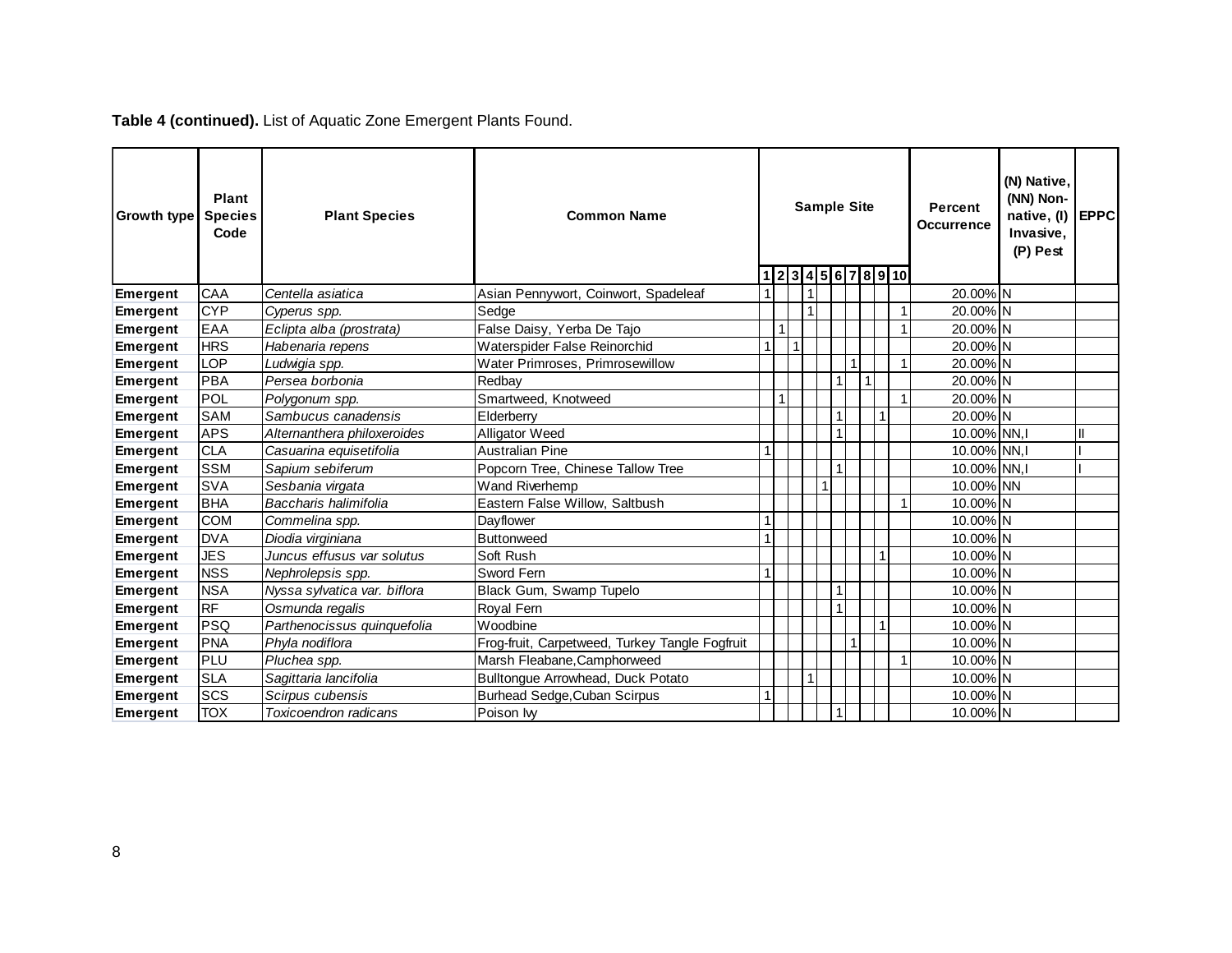#### Table 5. **List of Submerged Zone Aquatic Plants Found.**

| <b>Growth type</b> | <b>Plant</b><br><b>Species</b> | <b>Plant Species</b>    | <b>Common Name</b>                      |  |           |  | <b>Sample Site</b> |  | Percent<br>1 2 3 4 5 6 7 8 9 10  Occurrence | I (N) Native.<br>(NN) Non- | <b>EPPC</b> |
|--------------------|--------------------------------|-------------------------|-----------------------------------------|--|-----------|--|--------------------|--|---------------------------------------------|----------------------------|-------------|
| Submersed          | <b>ALG</b>                     | Algal Spp.              | Algal Mats. Floating                    |  | 111111111 |  |                    |  | 100.00% IN                                  |                            |             |
| Submersed          | <b>MGM</b>                     | Micranthemum glomeratum | <b>IManatee Mudflower. Baby's Tears</b> |  |           |  |                    |  | 30.00% N                                    |                            |             |



**Figure 5**. Photograph of emergent vegetation at field sample site one including: Torpedo grass (*Panicum repens*), Swamp fern (*Blechnum serrulatum*), Pennywort (*Hydrocotyl umbellata*), Dahoon Holly (*Ilex cassine*) and Bald Cypress (*Taxodium distichum*).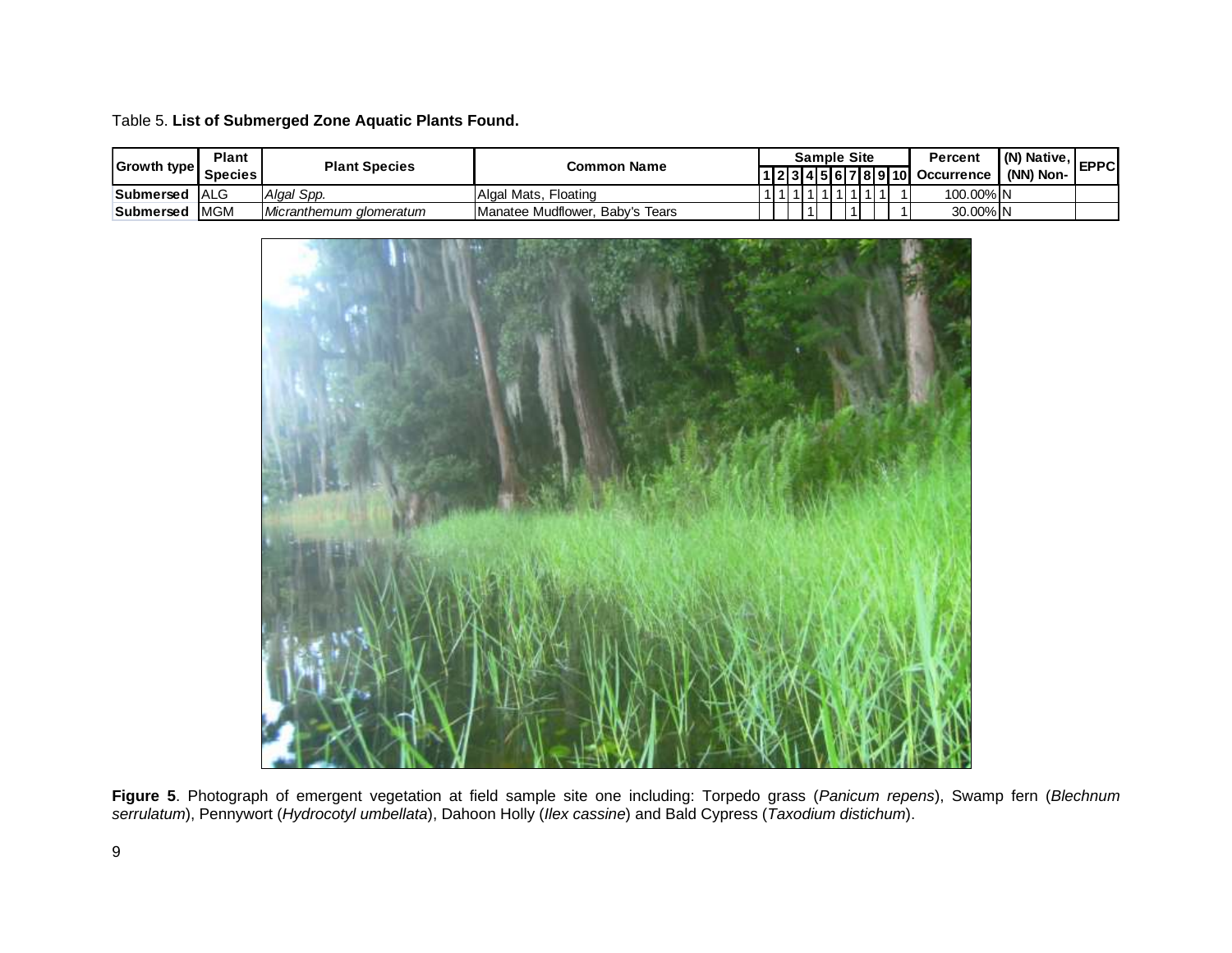### **Section 3: Lake Water Chemistry**

A critical element in any lake assessment is the long-term water chemistry data set. The primary source of water quality trend data for Florida Lakes is the Florida LAKEWATCH volunteer and the Florida LAKEWATCH water chemistry data. Hillsborough County is fortunate to have a large cadre of volunteers who have collected lake water samples for significant time period. These data are displayed and analyzed on the Water Atlas as shown in Figure 6 for Lake Kell. Additional data, when available, is also included on the Water Atlas; however, the LAKEWATCH data remains the primary source. The volunteer on Lake Kell stopped monitoring in 2003 so a present trend cannot be established. It is highly recommended that a volunteer be recruited for Lake Kell. By the trend data shown in the figure, the lake would be considered in fair to good condition based on trophic state index (TSI) between 2000 and 2003. The lake is a clear lake with a platinum-cobalt unit (pcu) color of 40 (lake color equal to or less than 40 pcu is considered clear) and must maintain a TSI at or below 40 to be considered not impaired. There are enough violations of the FDEP criteria for impaired lakes to be classified by Florida DEP as impaired.



#### **Figure 6.** Recent Trophic State Index (TSI) graph from Hillsborough Watershed Atlas. For the latest data go to:

(<http://www.hillsborough.wateratlas.usf.edu/lake/waterquality.asp?wbodyid=5324&wbodyatlas=lake> )

Note: The graph above shows the trend through 2008 when the lake was sampled by Hillsborough County. The trend is up indicating reduced water quality. The TSI is a calculated index of lake condition based on nutrient and chlorophyll (a) concentrations (please see "Learn [more about Trophic State Index"](http://www.hillsborough.wateratlas.usf.edu/shared/learnmore.asp?toolsection=lm_tsi)). The benchmarks are established based on the TSI range that relates to a specific descriptor. The source for the TSI concentration relationships is the Florida Water Quality Assessment, 1996, 305(b) (Table 2-8).

As part of the lake assessment the physical water quality and chemical water chemistry of a lake are measured. These data only indicate a snap shot of the lakes water quality; however they are useful when compared to the trend data available from LAKEWATCH or other sources. Table 6 contains the summary water quality data and index values and adjusted values calculated from these data. The total phosphorus (TP), total nitrogen (TN) and chlorophyll (a) water chemistry sample data are the results of chemical analysis of samples taken during the assessment and analyzed by the Hillsborough County Environmental Protection Commission laboratory. These data compare reasonably well with the mean data from the LAKEWATCH data set for the lake.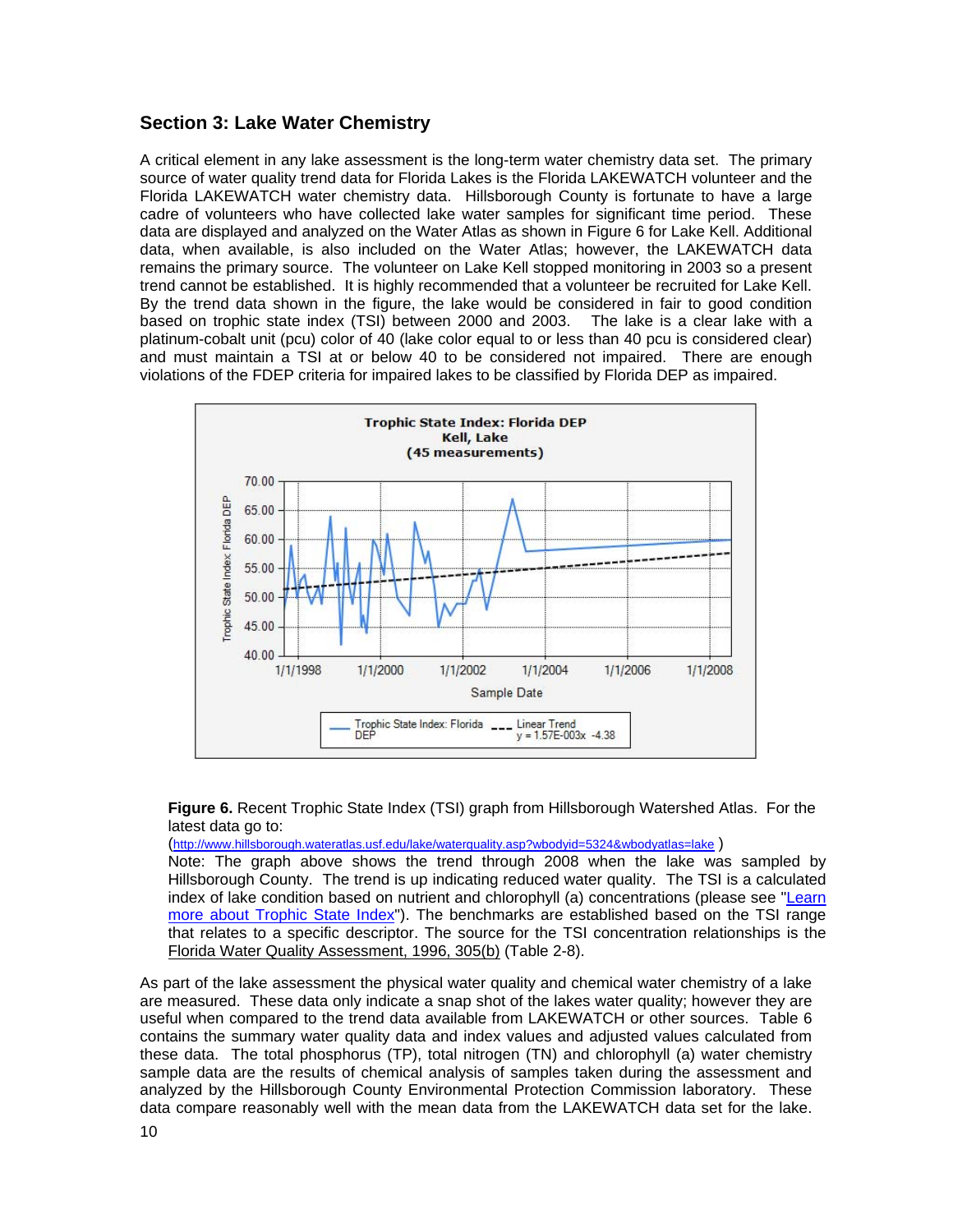The trophic state index (TSI) calculated from the sample data (53.33) is within the values shown in the figure above and may indicate a moderating trend. This value would still suggest the lake is impaired. To better understand the lake's water quality, it is imperative that a volunteer be recruited to sample the lake.

Table 6 also provides the potential TSI (pTSI) derived from the vegetation assessment. The pTSI is determined by calculating the amount of nutriet that could be released by existing submerged vegetation if this vegetation were treated with an herbicide or managed by the addition of Triploid Grass Carp (*Ctenopharyngodon idella*). While it would not be expected that all the vegetation would be turned into available phosphorus by these management methods, the data is useful when planning various management activities. Lake Walden has no measurable submerged vegetation and therefore the pTSI is the same as the TSI.

| Lake Name                | Lake Kell  |
|--------------------------|------------|
| Date                     | 8/26/2009  |
| $TN$ (mg/L)              | 1.12       |
| TP(mg/L)                 | 0.021      |
| Chlorophylla (ug/L)      | 19.2       |
| Color                    | 40         |
| Secchi (Ft)              | 5.10       |
| TN/TP                    | 53.33      |
| <b>Limiting Nutrient</b> | Phosphorus |
| TSI                      | 53.70      |
| pTSI                     | 53.70      |

**Table 6**. Water Quality Parameters (Laboratory)

Table 7 contains the field data taken in the center of the lake using a multi-probe (we use either a YSI 6000 or a Eureka Manta) which has the ability to directly measure the temperature, pH, dissolve oxygen (DO), percent DO (calculated from DO, temperature and conductivity) and turbidity. These data are listed for three levels in the lake and twice for the surface measurement. The duplicate surface measurement was taken as a quality assurance check on measured data.

**Tables 7a and 7b.** Water Quality Parameters (Field-Manta) Tables reflect data collected from the Southern and Northern lobes of Lake Kell.

| Date        | lTime    |       | Temperature °C Sp.Cond ms/cm DO mg/L  pH |        |      | Depth m | Salinity PSS IDO % |         |
|-------------|----------|-------|------------------------------------------|--------|------|---------|--------------------|---------|
| $2$ -Jul-09 | 11:19:32 | 29.28 | 0.243                                    | 6.84   | 7.03 | 0.51    | 0.1                | 87.69   |
| $2$ -Jul-09 | 11:21:32 | 28.99 | 0.244                                    | 6.05   | 6.97 | 2.17    | 0.1                | 77.13   |
| $2$ -Jul-09 | 11:23:32 | 26.09 | 0.338                                    | 1.04   | 6.33 | 4.74    | 0.1                | 12.67   |
| $2$ -Jul-09 | 11:25:32 | 29.24 | 0.243                                    | 6.04   | 6.95 | 0.48    | 0.1                | 77.32   |
| Mean        |          | 28.4  | 0.267                                    | 4.9925 | 6.82 | 1.9725  | 0.1                | 63.7025 |

**7a: Data collected from the Southern lobe**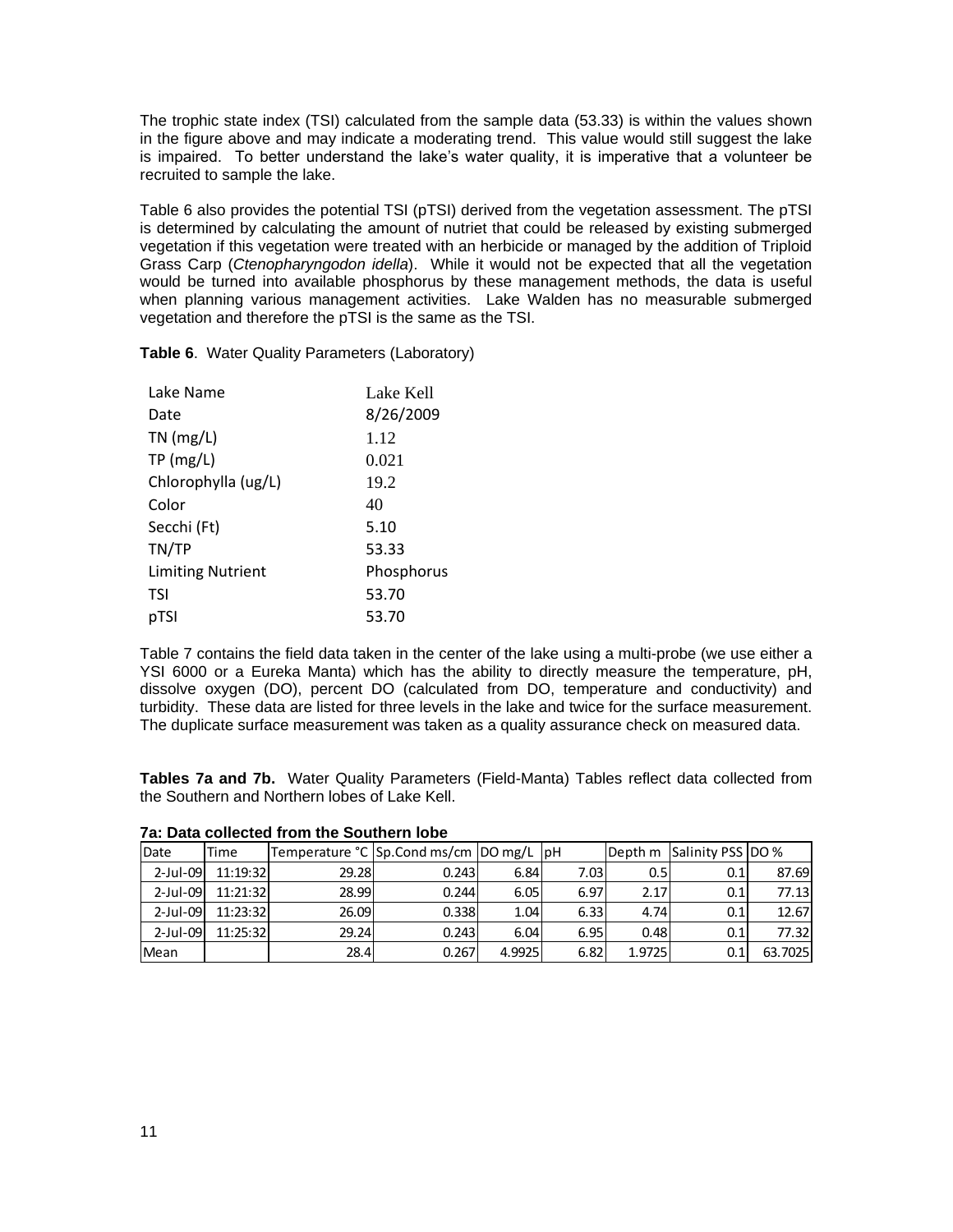| Date        | Time     |         | Temperature °C Sp.Cond ms/cm DO mg/L  pH |       |       |        | Depth m Salinity PSS DO % |       |
|-------------|----------|---------|------------------------------------------|-------|-------|--------|---------------------------|-------|
| $2$ -Jul-09 | 12:32:08 | 29.39   | 0.244                                    | 6.97  | 7.09  | 0.47   | 0.1                       | 89.5  |
| $2$ -Jul-09 | 12:34:08 | 29.13   | 0.244                                    | 6.2   | 7.03  | 2.15   | 0.1                       | 79.32 |
| $2$ -Jul-09 | 12:36:08 | 28.96   | 0.245                                    | 4.91  | 6.87  | 4.16   | 0.1                       | 62.59 |
| $2$ -Jul-09 | 12:38:08 | 29.55   | 0.244                                    | 6.38  | 7.07  | 0.39   | 0.1                       | 82.19 |
| Mean        |          | 29.2575 | 0.24425                                  | 6.115 | 7.015 | 1.7925 | 0.1                       | 78.4  |

#### **7a: Data collected from the Northern lobe**

To better understand many of the terms used in this report, we recommend that the visit the Hillsborough Watershed Atlas ([http://www.hillsborough.wateratlas.usf.edu](http://www.hillsborough.wateratlas.usf.edu/)) and explore the "Learn More" areas which are found on the resource pages. Additional information can also be found using the Digital Library on the website.

### **Section 4: Conclusion**

Lake Kell is a (small) area (31.43 acre) lake that would be considered in the mesotrophic (good) to eutrophic (fair) category of lakes based on water chemistry. No monthly trend monitoring has been conducted on the lake since 2003. It is highly recommended that a volunteer be recruited to monitor the lake. Lake Kell has a lower than normal concentration of aquatic vegetation with no measurable submerged vegetation. Vegetation helps to maintain the nutrient balance in the lake as well as provide good fish habitat. The lake has many open water areas that support various types of recreation and has a fair diversity of plant species. The primary Pest plants in the lake include Peruvian primrosewillow (*Ludwigia peruviana*), Torpedo grass (*Panicum repens*), Cattails (*Typha spp.*), Camphor tree (*Cinnamomum camphora*), and Skunk vine (*Paederia foetida*). For more information and recent updates please see the Hillsborough Watershed Atlas (water atlas) w*ebsite at: [http://www.hillsborough.wateratlas.usf.edu](http://www.hillsborough.wateratlas.usf.edu/) .* 

#### *Lake Assessment Footnotes*

**i** "Trophic" means "relating to nutrition." The Trophic State Index (TSI) takes into account chlorophyll, nitrogen, and phosphorus, which are nutrients required by plant life. For more information please see *learn more* at: <http://www.hillsborough.wateratlas.usf.edu/lake/default.asp?wbodyid=5324&wbodyatlas=lake>

**ii** A bathymetric map is a map that accurately depicts all of the various depths of a water body. An accurate bathymetric map is important for effective herbicide application and can be an important tool when deciding which form of management is most appropriate for a water body. Lake volumes, hydraulic retention time and carrying capacity are important parts of lake management that require the use of a bathymetric map.

**iii** WAAS is a form of differential GPS (DGPS) where data from 25 ground reference stations located in the United States receive GPS signals form GPS satellites in view and retransmit these data to a master control site and then to geostationary satellites. The geostationary satellites broadcast the information to all WAAS-capable GPS receivers. The receiver decodes the signal to provide real time correction of raw GPS satellite signals also received by the unit. WAAS enabled GPS is not as accurate as standard DGPS which employs close by ground stations for correction, however; it was shown to be a good substitute when used for this type of mapping application. Data comparisons were conducted with both types of DGPS employed simultaneously and the positional difference was determined to be well within the tolerance established for the project.

**iv** The three primary aquatic vegetation zones are shown below: